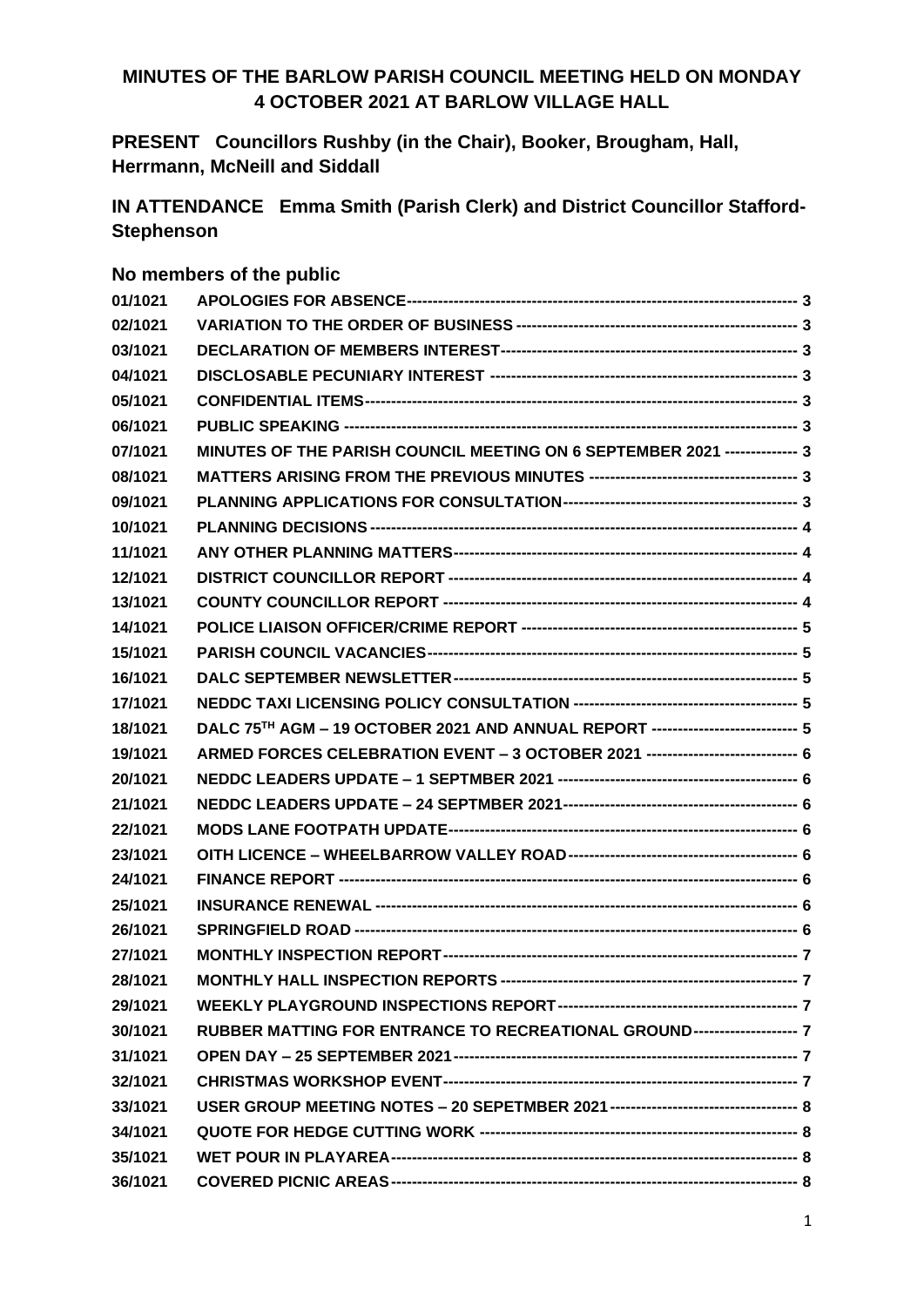| 37/1021 |                                                                          |  |
|---------|--------------------------------------------------------------------------|--|
| 38/1021 |                                                                          |  |
| 39/1021 |                                                                          |  |
| 40/1021 |                                                                          |  |
| 41/1021 |                                                                          |  |
| 42/1021 | PLANTING OPTIONS FOR CORONATION TREE AND BARLOW SIGNS----------------- 8 |  |
| 43/1021 |                                                                          |  |
| 44/1021 |                                                                          |  |
| 45/1021 |                                                                          |  |
| 46/1021 |                                                                          |  |
| 47/1021 |                                                                          |  |
| 48/1021 |                                                                          |  |
| 49/1021 |                                                                          |  |
|         |                                                                          |  |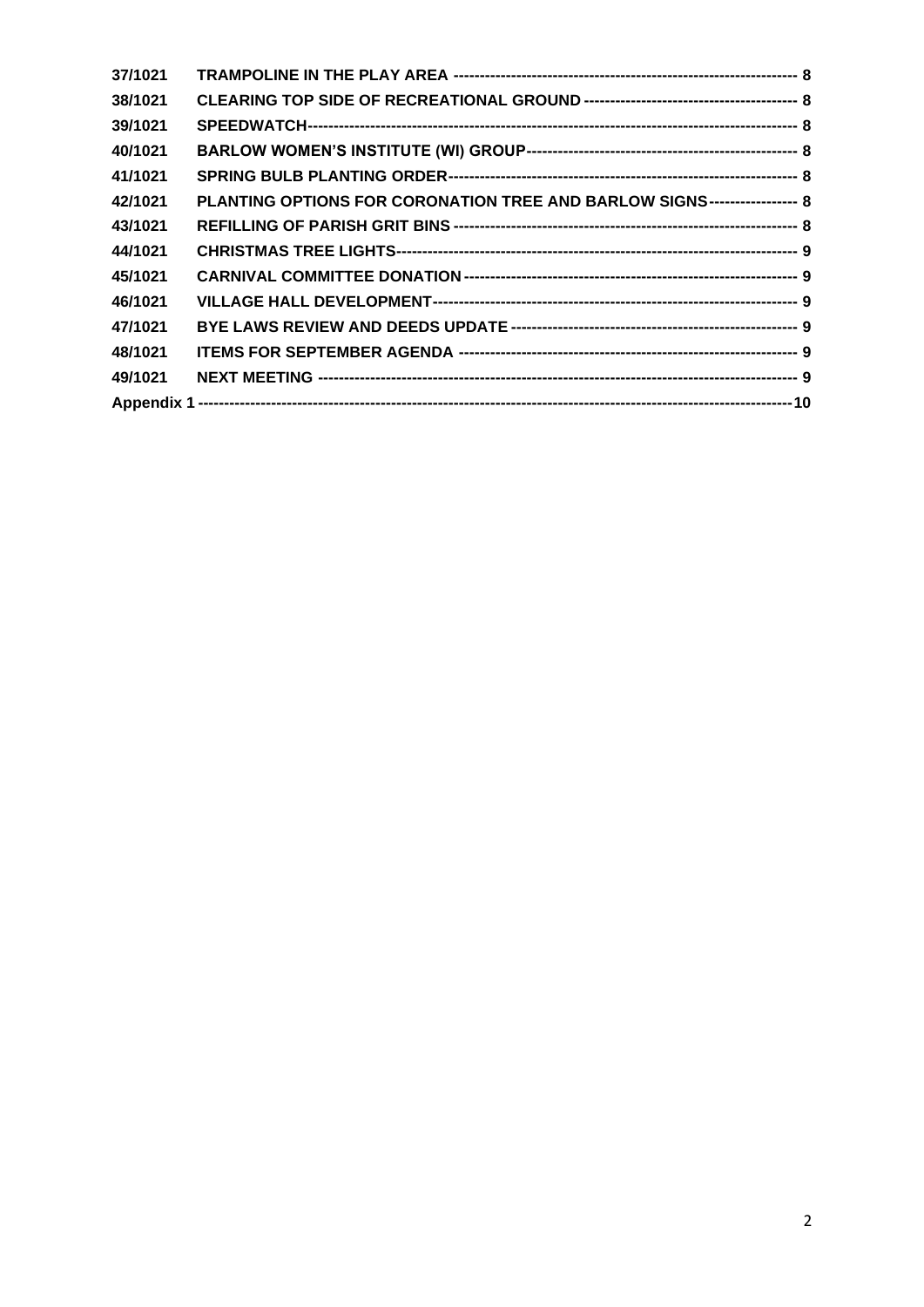#### **01/1021 APOLOGIES FOR ABSENCE** Cllr Foster – County Councillor

**02/1021 VARIATION TO THE ORDER OF BUSINESS** None

## **03/1021 DECLARATION OF MEMBERS INTEREST**

Cllr Siddall – Agenda Item 23 – Carnival Committee Cllr McNeill – Agenda Item 23 – Carnival Committee Cllr Hall – Agenda Item 23 – Carnival Committee Councillors remained in the meeting but will not take part in the discussions or any vote on this matter.

- **04/1021 DISCLOSABLE PECUNIARY INTEREST** None
- **05/1021 CONFIDENTIAL ITEMS** Agenda Item 25 – Bye Laws review and deeds update.
- **06/1021 PUBLIC SPEAKING**

No members of the public were present at the meeting.

**07/1021 MINUTES OF THE PARISH COUNCIL MEETING ON 6 SEPTEMBER 2021**

> **RESOLVED** Council approved the minutes of the Parish Council meeting held on 6 September 2021.

**08/1021 MATTERS ARISING FROM THE PREVIOUS MINUTES**  No matters arising

#### **09/1021 PLANNING APPLICATIONS FOR CONSULTATION**

- NED 21/01059 Application for balcony, driveway south, and removal of a rear window to the west (revised scheme of 21/00309/FLH) at 47 Valley Road, Barlow **RESOLVED** No Comment
- NED 21/01101/FL Construction of covered oak pergola to front of public house and awning to the brewery (revised scheme of 19/01007/FL/ Conservation Area/ Affecting setting of a listed building) at the Peacock at Barlow, Hackney Lane, Barlow **RESOLVED** The existing car park is far too small for the present level of trade and causes congestion. The property is in a Conservation Area and Grade II listed. The property/business is already returned to pre pandemic trading with no restrictions to customers when dining or drinking. This alteration will dramatically extend the capacity of the building. Installing lighting/heating/roofing is a significant extension of the business causing serious volume of cars blocking roads and pavements and would increase the noise level and disturbance of neighbouring properties.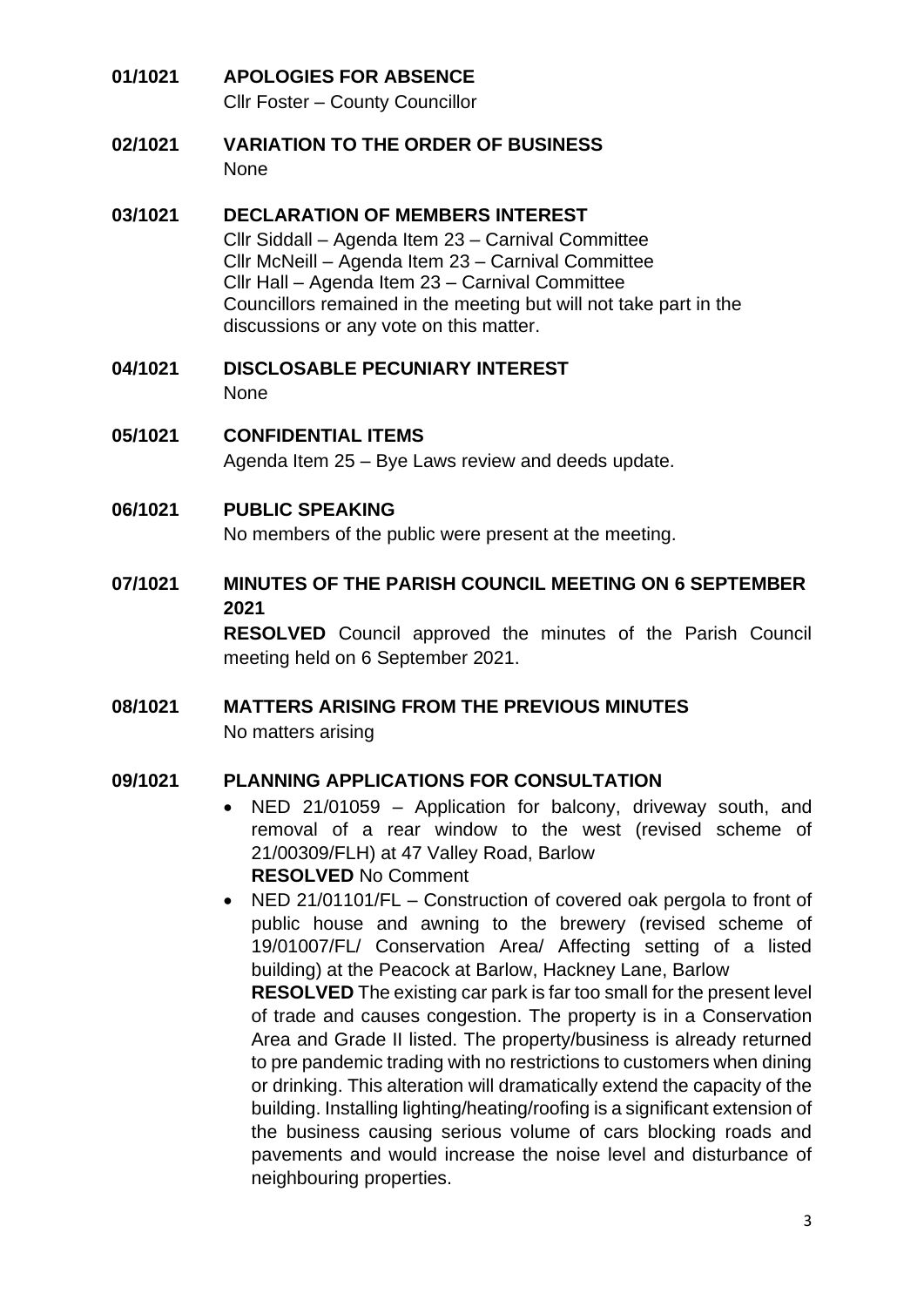• NED 21/00944/LDC – Lawful Certificate for existing use as a Café at Lakeside Café Fishing Ponds, Keepers Lane, Barlow

**RESOLVED** Concerned at the volume of traffic this application is already causing on narrow country lanes over a listed narrow bridge by a bridleway. The further increase caused by additional development. The retrospective nature of the application is of concern to the Parish Council as it indicates unlawful development in Green Belt. Development of this area will cause a more extensive retail usage within what was a quiet country lane area affecting residents horse riders, pedestrians, and the safety of children adversely. There is an alternative access for usage, and this should be considered. The Parish Council consider this application over development of Green Belt.

• NED 21/00979/FLH – Application for a single storey side extension to provide ground floor living with bathroom facility at 29 Springfield Road, Barlow

**RESOLVED** No Comments

## **10/1021 PLANNING DECISIONS**

- NED 21/00580/FLH Construction of shed to front at Solitaire, Millcross Lane, Barlow – *Conditionally Approved – 6 September 2021*
- NED 21/00705/LDC Application for a certificate of lawful development for proposed single storey side extension, 2 Storey rear extension, detached outbuildings to ancillary uses at Barlow Croft, Barlow Lees Lane, Barlow – *Certificate Issued – 7 September 2021*
- NED 21/00128/FLH Rear single storey extension and log burning flue (Amended Plan) (Amended Title) at Bluebell Woods Cottage, Barlow Lees Lane, Barlow – *Conditionally Approved – 31 August 2021* **RESOLVED** Noted

## **11/1021 ANY OTHER PLANNING MATTERS**

None received

## **12/1021 DISTRICT COUNCILLOR REPORT**

Cllr Strafford-Stephenson reported that he enjoyed the Open day. There is a new consultation on Taxi Licensing, new policy from NEDDC regarding CCTV in Derbyshire taxis and regarding the Fishpond's planning application has raised the same concerns with the planning department.

## **13/1021 COUNTY COUNCILLOR REPORT**

Cllr Foster was not in attendance but sent in a report to the Council conveying her congratulations to the Parish Council on the success of their recent Village Hall Open Day which she thoroughly enjoyed.

Cllr Foster wanted to take this opportunity to mention that if the Parish Council know of any local community groups or if the Parish Council require funding for any projects, please let her know as Cllr Foster has monies available within the Members Community Leadership Fund.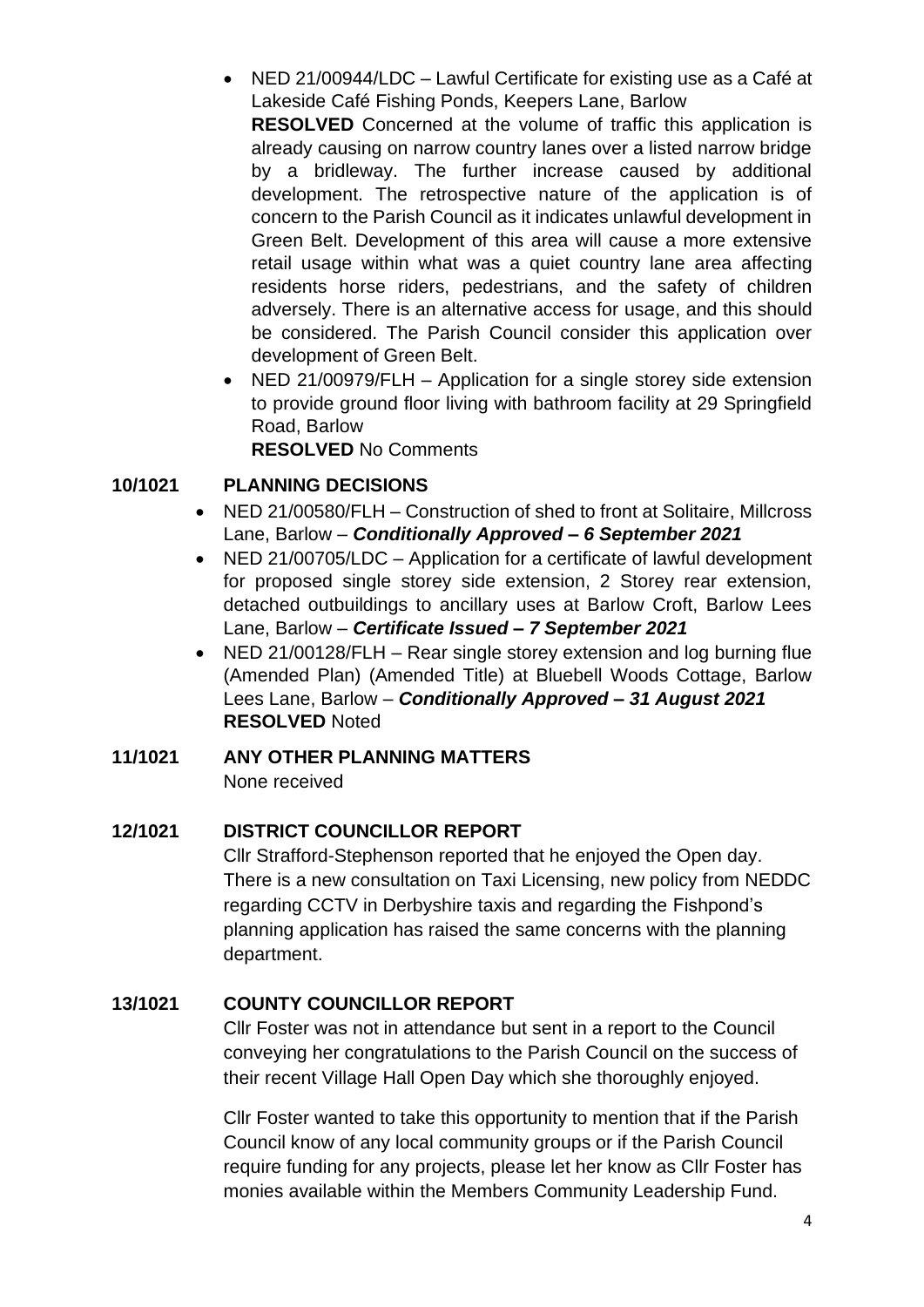#### **14/1021 POLICE LIAISON OFFICER/CRIME REPORT**

Police liaison officer did not attend the meeting.

Crime report for September 2021 1 x Theft,1 x Criminal Damage and 1 x Burglary.

PSCO Flower reported that he would like to thank the Council for the recent open day which seemed to be very well attended and people seemed to get lots out of attending not just the amazing hospitality. Dronfield SNT would like to remind people that as we start to spend more time away from the home address or as the holidays abroad may be more tempting now the restrictions have started to lift its important to think about your home security as well taking into account sheds and outbuildings as some of the incidents over the last month have been sheds and outbuildings. Dronfield SNT are happy to have a chat with residents about crime prevention advice feel free to contact the team and we would be happy to have individual discussions.

Dronfield SNT work continues in respect of tackling parking and educating and taking suitable enforcement action for poor parking across the Village, which you will respect is an ongoing project and in a similar manner speeding also.

PSCO Flower would like to thank the residents who are keen to get involved with Barlow Neighbourhood Watch as well and residents across the Parish it would be great for people to sign up as members and get involved in the scheme. If you require any additional information let PCSO Flower know. These schemes are very useful and help in many ways from protecting the Community and Community safety and also working with Police when investigating concerns brought to our attention.

**RESOLVED** Noted

## **15/1021 PARISH COUNCIL VACANCIES**

Clerk reported no applications had been received. **RESOLVED** Clerk to contact a local resident who got involved with the Open Day to ask if they would consider joining the Council.

## **16/1021 DALC SEPTEMBER NEWSLETTER RESOLVED** Clerk to sign up to the Local Council Award Scheme.

- **17/1021 NEDDC TAXI LICENSING POLICY CONSULTATION** Clerk circulated to Councillors **RESOLVED** Noted
- **18/1021 DALC 75TH AGM – 19 OCTOBER 2021 AND ANNUAL REPORT** Clerk circulated to Councillors **RESOLVED** Noted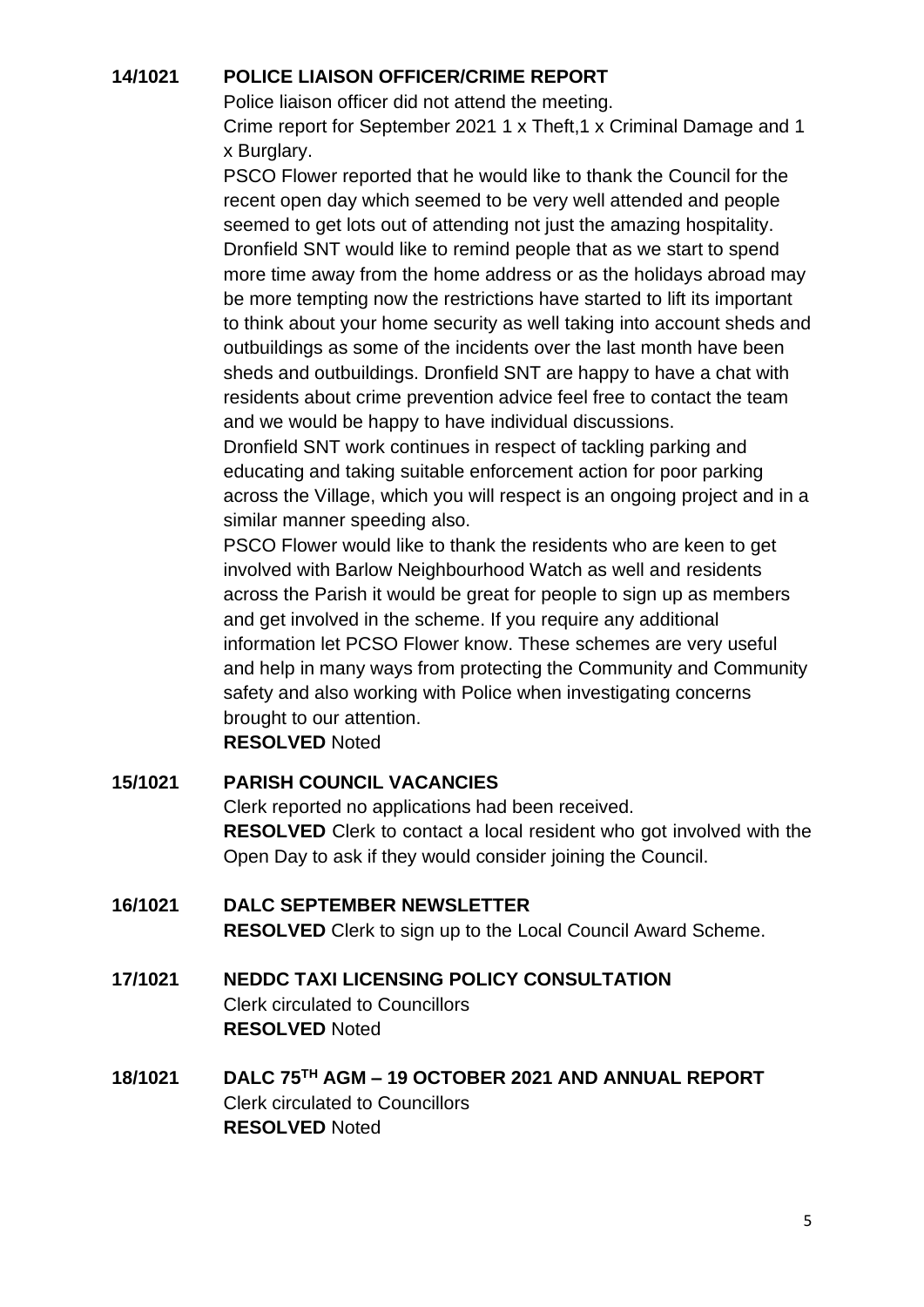- **19/1021 ARMED FORCES CELEBRATION EVENT – 3 OCTOBER 2021** Clerk circulated to Councillors, placed notice on website and noticeboards in the Parish. **RESOLVED** Noted
- **20/1021 NEDDC LEADERS UPDATE – 1 SEPTMBER 2021**  Clerk circulated to Councillors **RESOLVED** Noted

#### **21/1021 NEDDC LEADERS UPDATE – 24 SEPTMBER 2021**  Clerk circulated to Councillors **RESOLVED** Councillors liked the new video format.

## **22/1021 MODS LANE FOOTPATH UPDATE** Clerk reported no further updates **RESOLVED** Noted

## **23/1021 OITH LICENCE – WHEELBARROW VALLEY ROAD**

Clerk reported the application had been successful however the handles caused concern. Clerk had placed the public consultation notices on the phone box on Valley Road and the noticeboard opposite the Trout PH.

**RESOLVED** Cllr Brougham to discuss with Red Barrows regarding making an information board to cover them.

#### **24/1021 FINANCE REPORT RESOLVED** Approved the income and expenditure reports for October 2021 along with the September 2021 bank reconciliation. (Appendix 1).

## **25/1021 INSURANCE RENEWAL**

**RESOLVED** Approved at a cost of £1,030.08 with BHIB.

## **26/1021 SPRINGFIELD ROAD**

NEDDC have stated there are a couple of separate issues. The first part, regarding the road widening, this would fall within the remit of DCC as the highway authority. If the bin lorries are struggling to get round, then Streetscene may look at funding some strengthening works to the corners of the verge at the top, but this would not be an officer decision due to the level of unbudgeted spend needed. Secondly, as there are a large number of locations across the district with very limited parking, we are unable to address them all at once and the Council has had to take a more strategic and measured approach to tackling parking issues. This location was identified as a hotspot and has been considered as part of the Councils parking strategy (in conjunction with Rykneld Homes) but it does not meet the criteria for Council funded parking improvements. We will be updating the list of proprieties annually and this location will be reassessed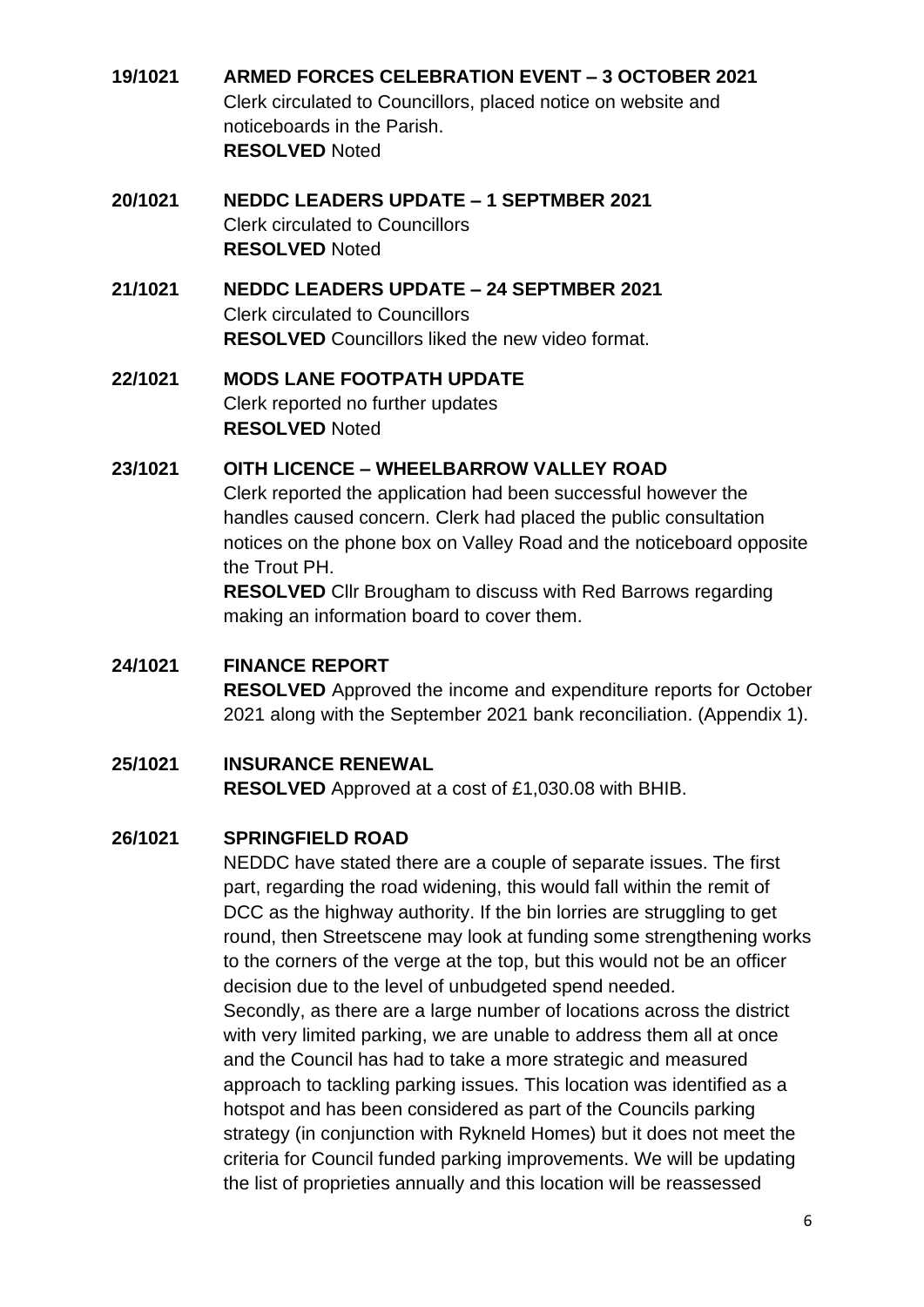along with others not currently meeting the criteria. In other locations it has been mooted that residents could fund parking improvements but this has not been approved as a way forward as yet may be a possibility.

**RESOLVED** Clerk to enquire what the criteria is for Council funded parking improvements.

#### **27/1021 MONTHLY INSPECTION REPORT**

Cllr Booker carried out the monthly inspection for September 2021. **RESOLVED** Noted

## **28/1021 MONTHLY HALL INSPECTION REPORTS**

**RESOLVED** Cllr Booker and Hermann to conduct the monthly hall inspection for October 2021.

#### **29/1021 WEEKLY PLAYGROUND INSPECTIONS REPORT**

**RESOLVED** Week commencing 11 October – Cllr Hall

Week commencing 18 October – Cllr McNeill

Week commencing 25 October – Cllr Brougham

Week commencing 1 November – Cllr Rushby

Cllr Booker will have a look at the boat in the play area as a piece of wood is loose.

Cllr Rushby will contact a local stone waller regarding the leaning wall around the play area.

## **30/1021 RUBBER MATTING FOR ENTRANCE TO RECREATIONAL GROUND**

Clerk reported that the cheapest quote for supply only of the rubber matting is £671.45

**RESOLVED** Cllr Siddall to contact the Carnival Committee regarding a donation and if they would install the matting.

## **31/1021 OPEN DAY – 25 SEPTEMBER 2021**

**RESOLVED** Clerk to send a thank you to Johnny Wray, Fire Brigade, Police, Cllr Strafford-Stephenson, Cllr Foster, Young Farmers, School, Zumba, History Collection, Residents who own the field across from the hall, Church and Barlow Singers.

## **32/1021 CHRISTMAS WORKSHOP EVENT**

Clerk reported that a Sheffield based firm was interested in hosting a wreath making event on 11 December at the Village Hall at a cost of £60pp.

**RESOLVED** Clerk to locate a local flower company and enquire about Hosting an event next year at a cheaper rate to entice people to attend.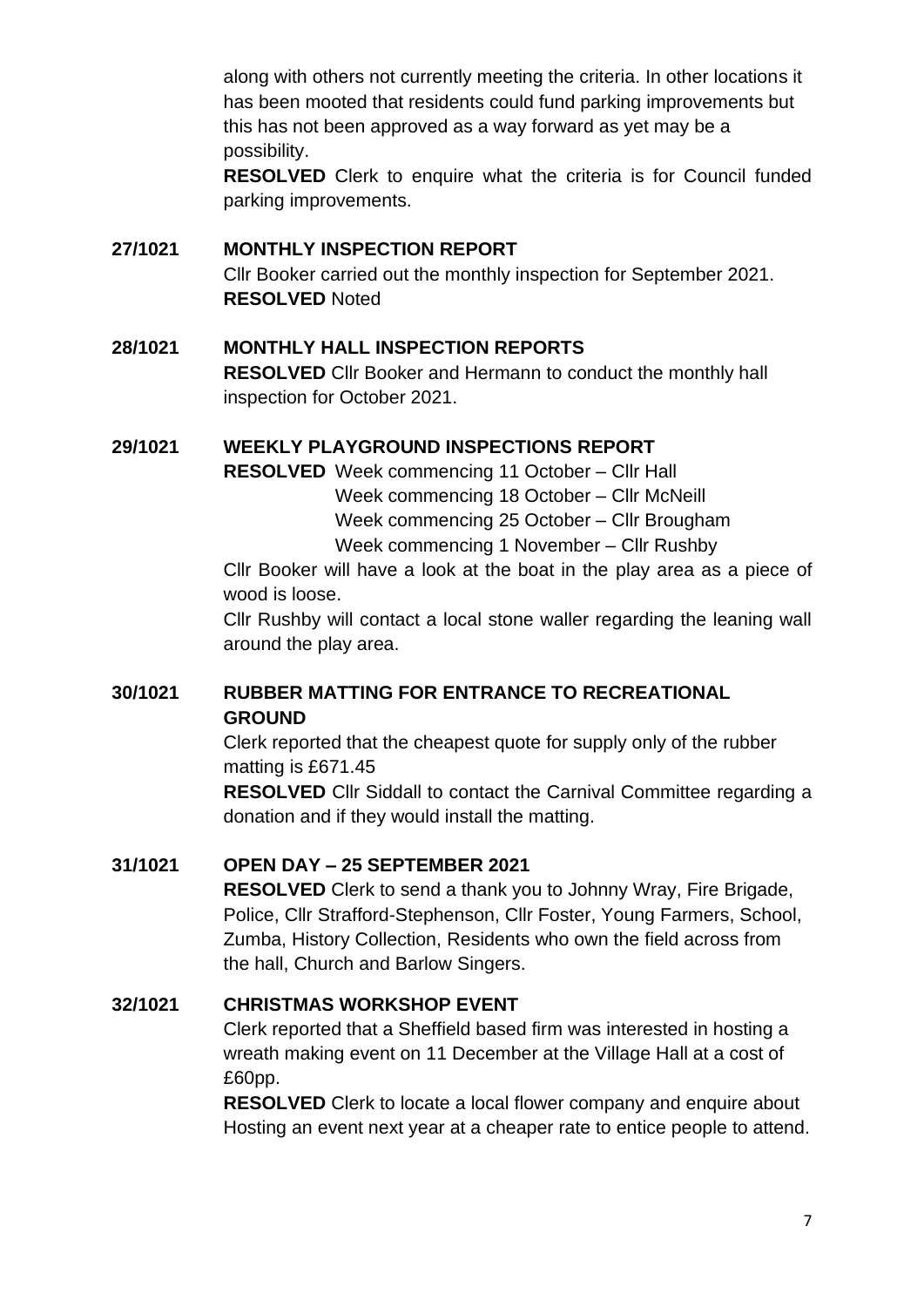### **33/1021 USER GROUP MEETING NOTES – 20 SEPETMBER 2021 RESOLVED** Noted

#### **34/1021 QUOTE FOR HEDGE CUTTING WORK**

Current contractor would like to quote for cutting back the hedge on the Recreational Ground. **RESOLVED** Clerk to obtain quote

## **35/1021 WET POUR IN PLAYAREA**

**RESOLVED** approved purchase of 3 black silicone tubes for use on fine cracks on the play area surface.

#### **36/1021 COVERED PICNIC AREAS**

**RESOLVED** approved quote received and Councillors to inform the Clerk of what size sail and posts to purchase.

#### **37/1021 TRAMPOLINE IN THE PLAY AREA**

Clerk reported the cheapest quote received for a sunken trampoline in the play area was £6,500.00 **RESOLVED** did not approve the trampoline. Clerk to investigate cost of a concrete table tennis table.

#### **38/1021 CLEARING TOP SIDE OF RECREATIONAL GROUND**

**RESOLVED** Cllr Siddall to enquire about this with the Carnival **Committee** 

#### **39/1021 SPEEDWATCH**

Cllr Rushby stated it has not been as busy with speedwatch sessions due to two weeks lost through holidays. A new member has joined the speedwatch team.

**RESOLVED** Noted Cllr Rushby's update

## **40/1021 BARLOW WOMEN'S INSTITUTE (WI) GROUP**

Cllr Siddall reported that there seems to be an interest in having a Barlow WI however nobody wants to set this up. **RESOLVED** Noted

## **41/1021 SPRING BULB PLANTING ORDER RESOLVED** Clerk to chase up the order placed.

**42/1021 PLANTING OPTIONS FOR CORONATION TREE AND BARLOW SIGNS RESOLVED** Clerk to arrange a date for the clearing of the Coronation Tree area.

## **43/1021 REFILLING OF PARISH GRIT BINS RESOLVED** Clerk arranged with Alfred Dunham's to refill the grit bins week commencing 11 October.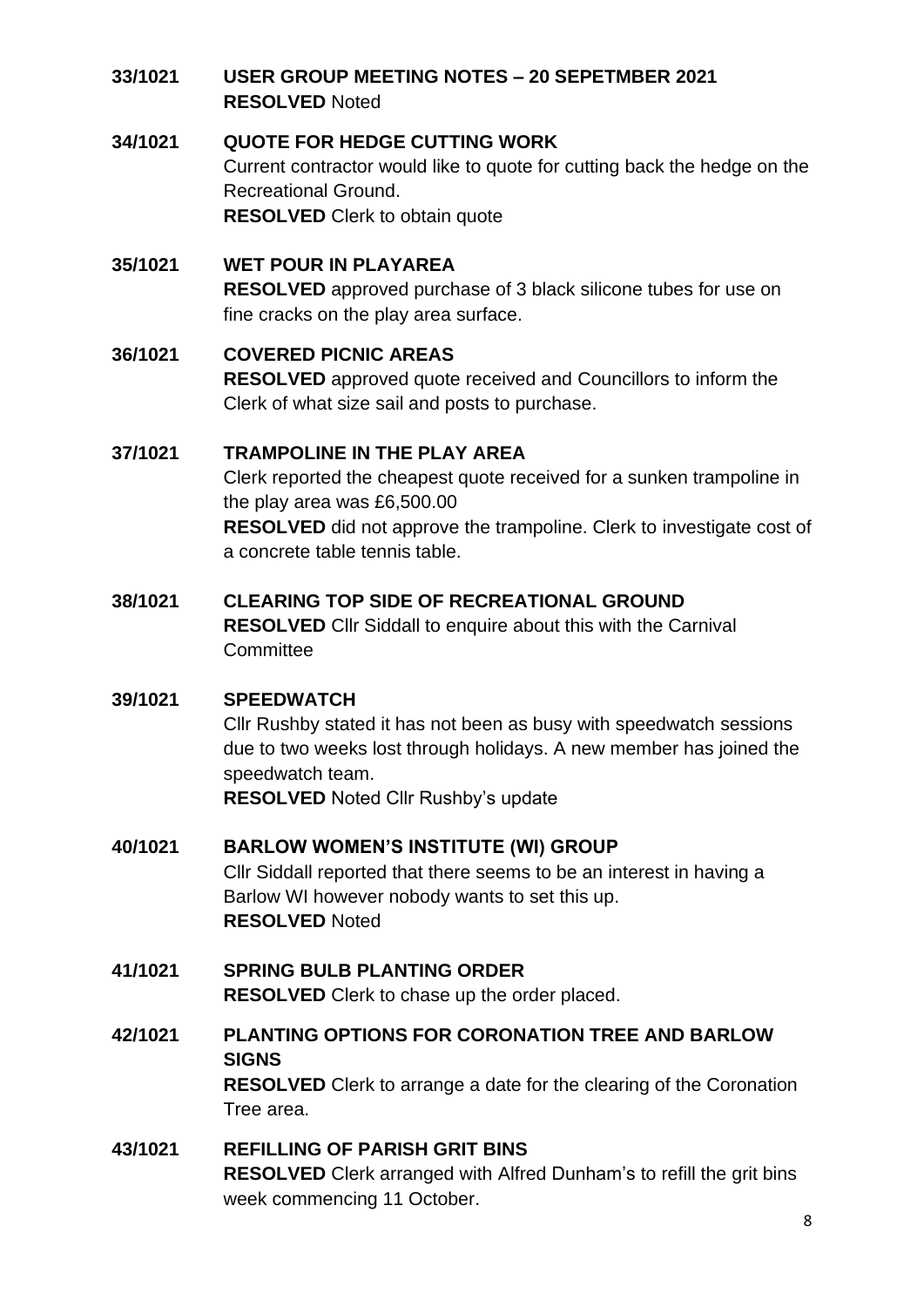### **44/1021 CHRISTMAS TREE LIGHTS**

**RESOLVED** Clerk to purchase 10 sets of 5 metre commercial lights and a power supply with a timer. Cllr Herrmann to speak to a resident regarding the purchase of a 20ft Christmas Tree maximum cost £70.00.

## **45/1021 CARNIVAL COMMITTEE DONATION RESOLVED** Clerk to establish meeting with Carnival Committee members to discuss donation.

## **46/1021 VILLAGE HALL DEVELOPMENT RESOLVED** Clerk to instruct a Commercial Architect to produce plans within a budget of £2,000.

That in view of the confidential nature of the business about to be transacted, a resolution to exclude the Press and Public from the meeting in accordance with the Public Bodies (Admission to Meetings) Act 1960, s1, in order to discuss these items has been resolved.

- **47/1021 BYE LAWS REVIEW AND DEEDS UPDATE** Clerk reported there were no further updates. **RESOLVED** Noted
- **48/1021 ITEMS FOR SEPTEMBER AGENDA RESOLVED** Hall hire charges Precept/Budget for 2022/23 Village Hall entry signs with speed gates Walking Hub

### **49/1021 NEXT MEETING RESOLVED** meeting on 1 November 2021 at 7.30pm at the Village Hall.

The meeting closed at 9.45pm

Signed ………………………………………………..

Chairperson Date 1 November 2021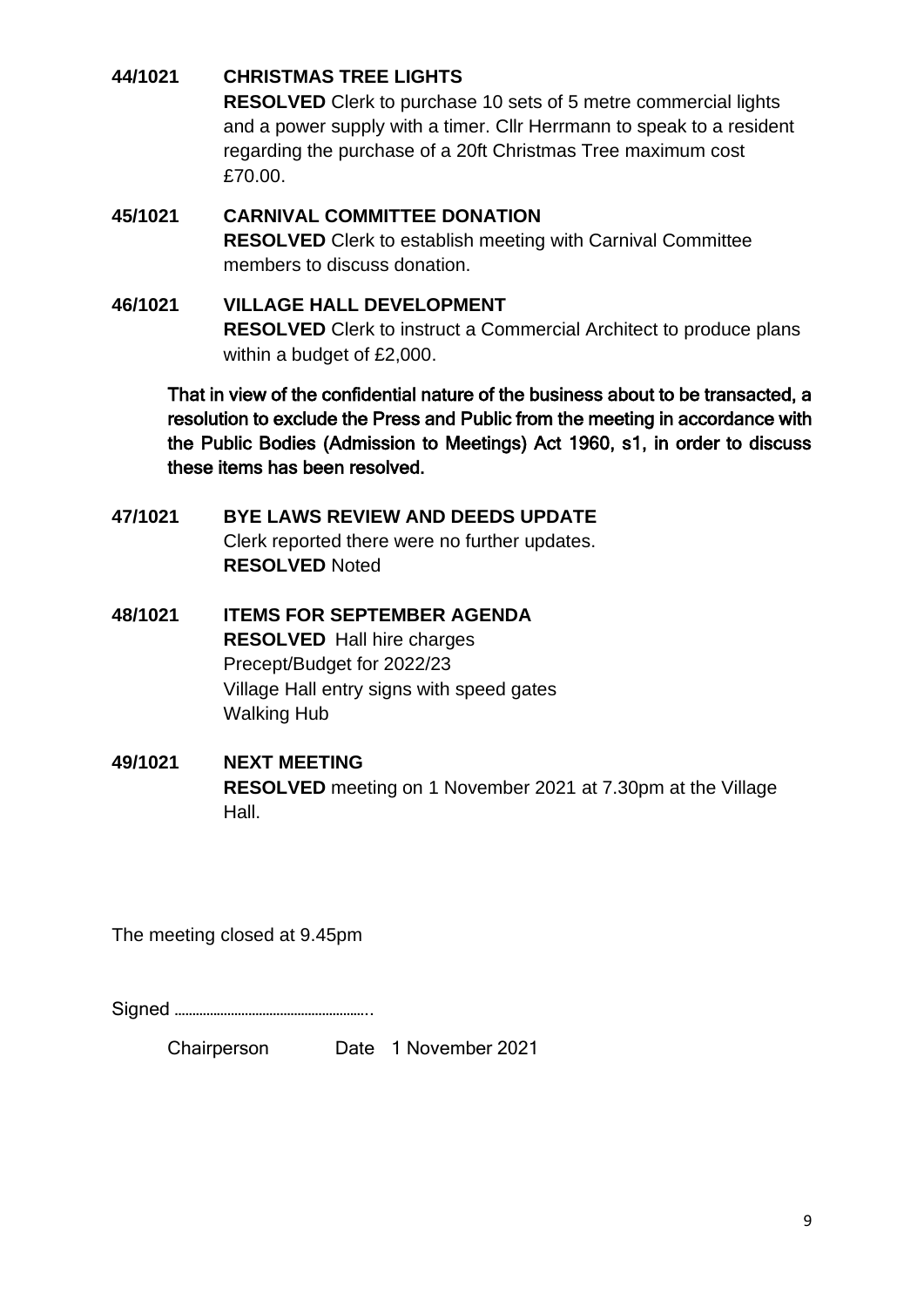# **Appendix 1**

| Oct 2021    | <b>Cheque Requests</b>     |                                           |   |               |   |                          |              |           |
|-------------|----------------------------|-------------------------------------------|---|---------------|---|--------------------------|--------------|-----------|
|             | <b>Payee</b>               | <b>Details</b>                            |   | <b>Amount</b> |   | <b>Vat Rec</b>           | <b>Total</b> |           |
| D/D         | <b>PlusNet</b>             | <b>Broadband Bill</b>                     | £ | 17.00         | £ | 3.40                     | £            | 20.40     |
|             |                            | Gas Bill (08/08/21 to 07/09/21)           |   |               |   |                          |              |           |
| D/D         | <b>British Gas</b>         |                                           | £ | 33.38         | £ | 1.66                     | £            | 35.04     |
| <b>BACS</b> | Hallmaster                 | Hall Master Licence - 1 year              | £ | 137.00        | £ | 27.40                    | £            | 164.40    |
| <b>BACS</b> | <b>Screwfix</b>            | <b>Switch Fused Spur</b>                  | £ | 3.72          | £ | 0.74                     | £            | 4.46      |
| <b>BACS</b> | eBay                       | Electrical equipment for Hearing Loop     | £ | 11.45         | £ |                          | £            | 11.45     |
| <b>BACS</b> | Amazon                     | <b>Cleaning Products for Village Hall</b> | £ | 4.95          | £ | 0.99                     | £            | 5.94      |
| <b>BACS</b> | Amazon                     | <b>Cleaning Cloths</b>                    | £ | 9.99          | £ | 2.00                     | £            | 11.99     |
| <b>BACS</b> | Amazon                     | Washing up liquids                        | £ | 6.49          | £ | $\overline{\phantom{a}}$ | £            | 6.49      |
| <b>BACS</b> | Amazon                     | Mop                                       | £ | 14.99         | £ | 3.00                     | £            | 17.99     |
| <b>BACS</b> | <b>Chandlec Electrical</b> | <b>PAT Testing</b>                        | £ | 151.25        | £ | 30.25                    | £            | 181.50    |
| <b>BACS</b> | <b>DCS Cleaning</b>        | <b>Cleaning the Village Hall</b>          | £ | 560.51        | £ | 112.10                   | £            | 672.61    |
| <b>BACS</b> | <b>Booker Limited</b>      | <b>Open Day Supplies</b>                  | £ | 263.23        | £ | 25.34                    | £            | 288.57    |
| <b>BACS</b> | <b>Morrisons</b>           | <b>Open Day Supplies</b>                  | £ | 12.50         | £ |                          | £            | 12.50     |
| <b>BACS</b> | <b>Booker Limited</b>      | <b>Open Day Supplies</b>                  | £ | 56.11         | £ | 6.78                     | £            | 62.89     |
| <b>BACS</b> | <b>NEDDC</b>               | <b>Emptying Dog Bins</b>                  | £ | 390.00        | £ | 78.00                    | £            | 468.00    |
| <b>BACS</b> | <b>HMRC</b>                | Payroll - Sep 2021                        | £ | 108.00        | £ | $\blacksquare$           | £            | 108.00    |
| <b>BACS</b> | Miscellaneous              | Payroll - Sep 2021                        | £ | 517.20        | £ | $\blacksquare$           | £            | 517.20    |
| <b>BACS</b> | <b>BHIB</b>                | <b>Insurance Renewal</b>                  | £ | 1,030.08      | £ |                          | £            | 1,030.08  |
|             |                            |                                           |   | £3,327.85     |   | £291.66                  |              | £3,619.51 |